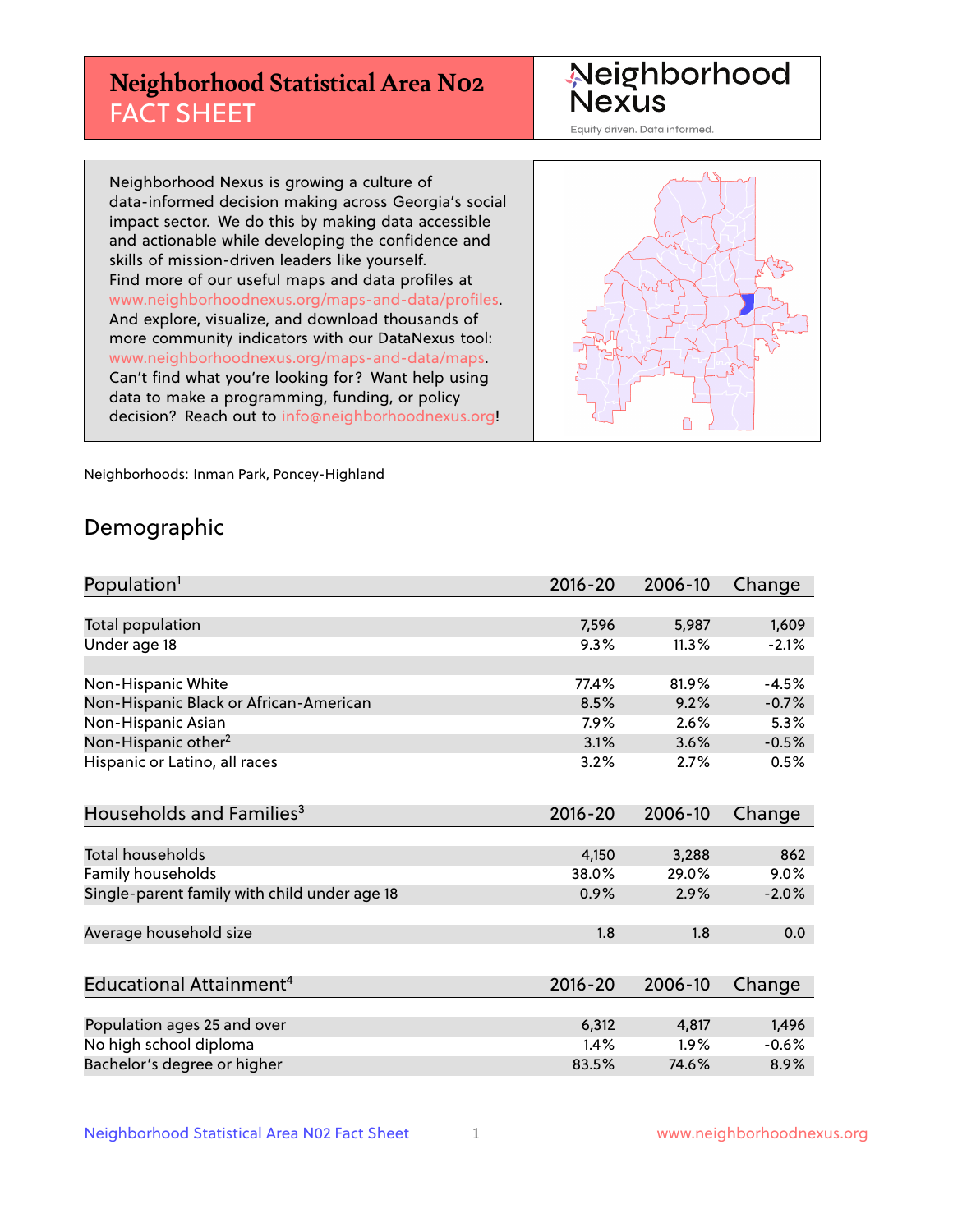# Change Measures, continued...

| Employment <sup>5</sup>                                 | $2016 - 20$ | 2006-10     | Change   |
|---------------------------------------------------------|-------------|-------------|----------|
| Total workers residing in Neighborhood Statistical Area | 4,155       | 2,376       | 1,779    |
| Workers with earnings \$1250/month or less              | 8.8%        | 15.2%       | $-6.4%$  |
| Workers with earnings \$1251/month to \$3333/month      | 15.1%       | 37.5%       | $-22.5%$ |
| Workers with earnings greater than \$3333/month         | 76.1%       | 47.3%       | 28.8%    |
|                                                         |             |             |          |
| Total jobs located in Neighborhood Statistical Area     | 4,509       | 2,455       | 2,054    |
| Jobs with earnings \$1250/month or less                 | 30.7%       | 33.3%       | $-2.5%$  |
| Jobs with earnings \$1251/month to \$3333/month         | 38.7%       | 45.5%       | $-6.8%$  |
| Jobs with earnings greater than \$3333/month            | 30.5%       | 21.2%       | 9.3%     |
|                                                         |             |             |          |
| Jobs/workers ratio                                      | 1.1         | 1.0         | 0.1      |
|                                                         |             |             |          |
| Income and Poverty <sup>6</sup>                         | $2016 - 20$ | 2006-10     | Change   |
|                                                         |             |             |          |
| Median household income                                 | \$104,793   | \$67,836    | \$36,957 |
|                                                         |             |             |          |
| Population for whom poverty status is determined        | 7,596       | 5,979       | 1,617    |
| Population below poverty                                | 5.2%        | 10.8%       | $-5.7%$  |
|                                                         |             |             |          |
| Housing <sup>7</sup>                                    | $2016 - 20$ | 2006-10     | Change   |
|                                                         |             |             |          |
| Total housing units                                     | 4,661       | 3,824       | 838      |
| Occupied housing units                                  | 89.0%       | 86.0%       | 3.1%     |
| Vacant housing units                                    | 11.0%       | 14.0%       | $-3.1%$  |
|                                                         |             |             |          |
| Occupied housing units                                  | 4,150       | 3,288       | 862      |
| Owner occupied housing units                            | 40.6%       | 47.4%       | $-6.8%$  |
| Renter occupied housing units                           | 59.4%       | 52.6%       | 6.8%     |
|                                                         |             |             |          |
| Access to a Vehicle <sup>8</sup>                        | $2016 - 20$ | 2006-10     | Change   |
|                                                         |             |             |          |
| Occupied housing units                                  | 4,150       | 3,288       | 862      |
| No vehicle available                                    | 6.2%        | 10.0%       | $-3.8%$  |
|                                                         |             |             |          |
| Crime Rates, per 10,000 Population <sup>9</sup>         | 2017-21     | $2012 - 16$ | Change   |
|                                                         |             |             |          |
| All Part I crimes                                       | 717.7       | 864.4       | $-146.6$ |
| Violent crime                                           | 32.4        | 62.4        | $-30.0$  |
| Murder                                                  | 0.0         | 1.1         | $-1.1$   |
| Robbery                                                 | 19.2        | 42.4        | $-23.2$  |
| Aggravated assault                                      | 13.2        | 18.8        | $-5.6$   |
| Property crime                                          | 685.3       | 802.0       | $-116.6$ |
| <b>Burglary</b>                                         | 32.9        | 73.8        | $-40.9$  |
| Larceny                                                 | 606.1       | 639.6       | $-33.5$  |
| Vehicle theft                                           | 46.3        | 88.6        | $-42.3$  |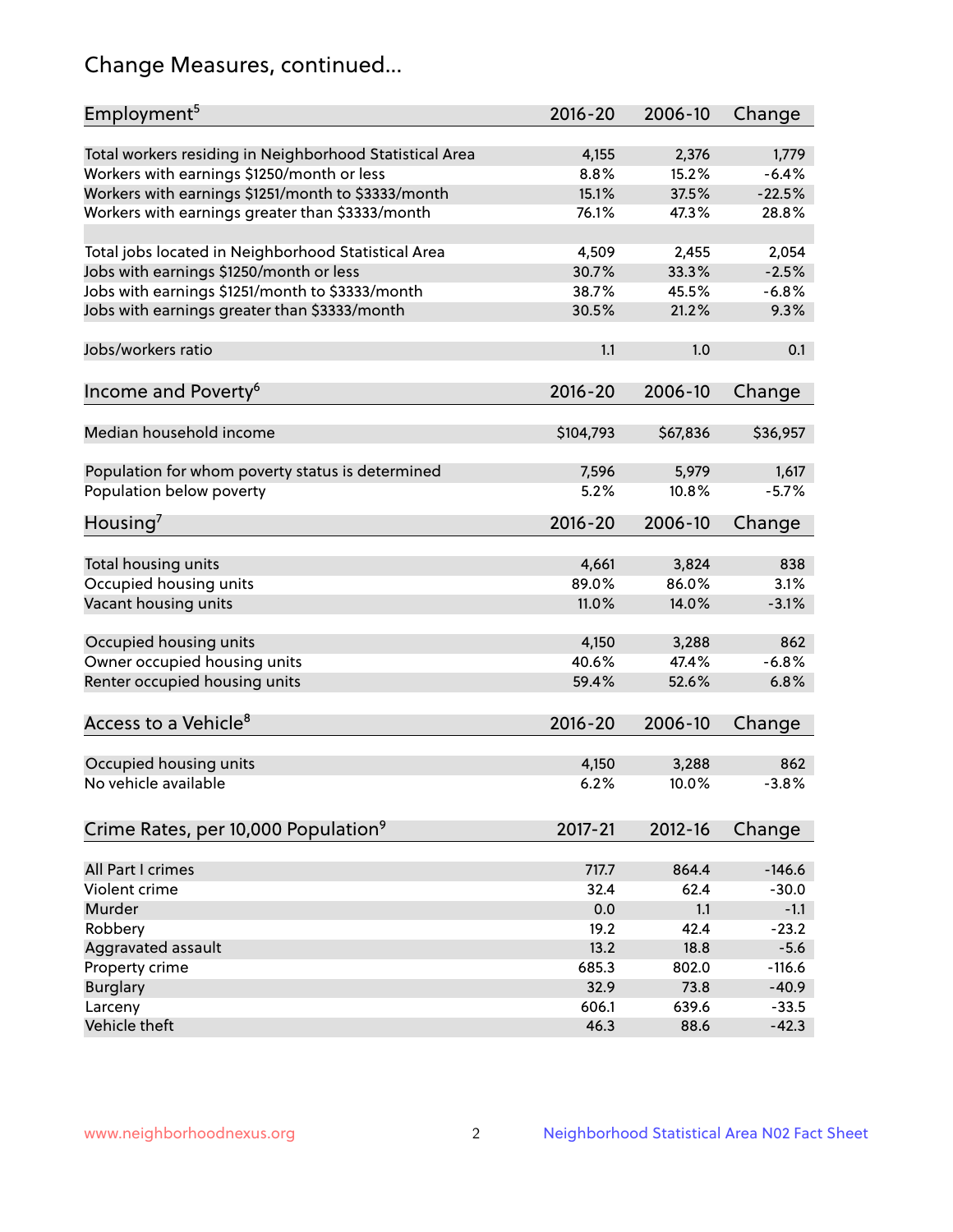# Current Data: Demographic

| Sex and Age, 2016-20 <sup>10</sup>                    | <b>Estimate</b> | Margin of Error |
|-------------------------------------------------------|-----------------|-----------------|
| Total population                                      | 7,596           | $\pm 683$       |
| Male                                                  | 51.9%           | $\pm$ 3.7%      |
| Female                                                | 48.1%           | $\pm 2.9\%$     |
| Under 5 years                                         | 3.8%            | $\pm1.7\%$      |
| 5 to 9 years                                          | 1.3%            | $\pm1.0\%$      |
| 10 to 14 years                                        | 2.2%            | $\pm 1.2\%$     |
| 15 to 19 years                                        | 3.8%            | $\pm 1.6\%$     |
| 20 to 24 years                                        | 5.8%            | $\pm 2.5\%$     |
| 25 to 34 years                                        | 34.0%           | ±3.4%           |
| 35 to 44 years                                        | 18.8%           | $\pm$ 3.5%      |
| 45 to 54 years                                        | 14.8%           | ±2.4%           |
| 55 to 59 years                                        | 4.3%            | ±1.3%           |
| 60 to 64 years                                        | 2.3%            | $\pm 1.3\%$     |
| 65 to 74 years                                        | 6.9%            | $\pm 3.5\%$     |
| 75 to 84 years                                        | 1.3%            | ±0.8%           |
| 85 years and over                                     | 0.7%            | $\pm$ 0.6%      |
| Median age (years)                                    | 34.7            | $\pm$ 0.6       |
| Race and Ethnicity, 2016-20 <sup>11</sup>             | <b>Estimate</b> | Margin of Error |
| <b>Total population</b>                               | 7,596           | $\pm 683$       |
| Hispanic or Latino (of any race)                      | 3.2%            | ±1.4%           |
| Not Hispanic or Latino                                | 96.8%           | $\pm 2.5\%$     |
| White alone                                           | 77.4%           | $\pm$ 4.2%      |
| Black or African American alone                       | 8.5%            | ±3.3%           |
| American Indian and Alaska Native alone               | 0.0%            | $\pm$ 0.3%      |
| Asian alone                                           | 7.9%            | $\pm$ 3.9%      |
| Native Hawaiian and other Pacific Islander alone      | 0.0%            | $\pm$ 0.3%      |
| Some other race alone                                 | 0.5%            | $\pm$ 0.6%      |
| Two or more races                                     | 2.6%            | $\pm 1.3\%$     |
| U.S. Citizenship Status, 2016-20 <sup>12</sup>        | <b>Estimate</b> | Margin of Error |
| Foreign-born population                               | 705             | $\pm 233$       |
| Naturalized U.S. citizen                              | 71.9%           | ±11.8%          |
| Not a U.S. citizen                                    | 28.1%           | $\pm$ 11.9%     |
| Citizen, Voting Age Population, 2016-20 <sup>13</sup> | Estimate        | Margin of Error |
| Citizen, 18 and over population                       | 6,695           | $\pm$ 569       |
| Male                                                  | 51.1%           | ±4.8%           |
| Female                                                | 48.9%           | $\pm 3.6\%$     |
|                                                       |                 |                 |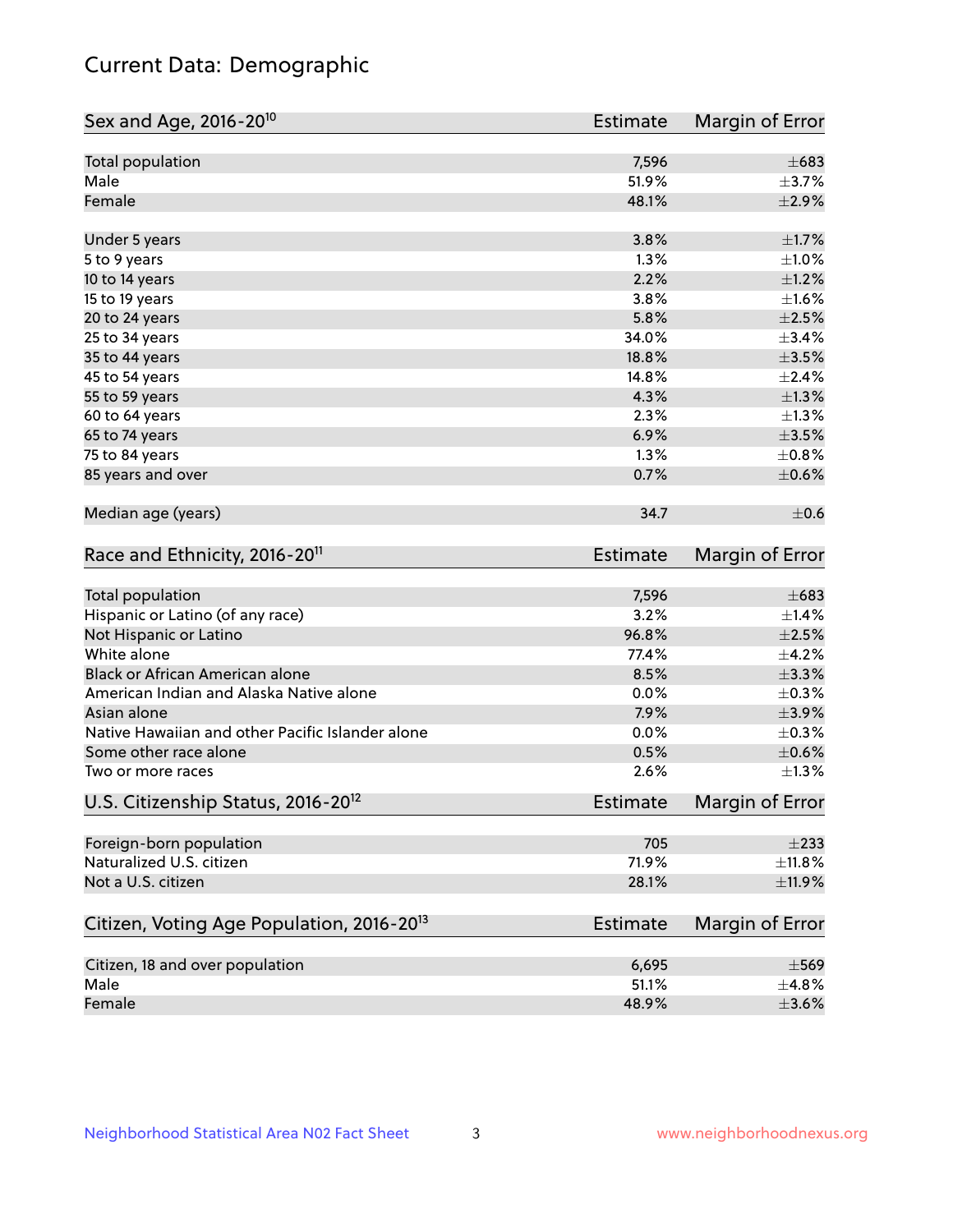# Current Data: Economic

| Income, 2016-20 <sup>14</sup>                           | Estimate  | Margin of Error |
|---------------------------------------------------------|-----------|-----------------|
|                                                         |           |                 |
| All households                                          | 4,150     | $\pm 356$       |
| Less than \$10,000                                      | 3.0%      | $\pm1.8\%$      |
| \$10,000 to \$14,999                                    | 1.4%      | $\pm 1.1\%$     |
| \$15,000 to \$24,999                                    | 5.2%      | $\pm$ 3.7%      |
| \$25,000 to \$34,999                                    | 3.7%      | $\pm 2.9\%$     |
| \$35,000 to \$49,999                                    | 5.3%      | $\pm 2.1\%$     |
| \$50,000 to \$74,999                                    | 15.8%     | $\pm$ 5.3%      |
| \$75,000 to \$99,999                                    | 13.4%     | ±3.4%           |
| \$100,000 to \$149,999                                  | 21.7%     | $\pm$ 5.1%      |
| \$150,000 to \$199,999                                  | 9.3%      | $\pm 2.4\%$     |
| \$200,000 or more                                       | 21.1%     | $\pm 4.0\%$     |
| Median household income (dollars)                       | \$104,793 | ±6,821          |
| Mean household income (dollars)                         | \$144,679 | ±9,579          |
| Households with earnings                                | 92.0%     | $\pm 1.4\%$     |
| Mean earnings (dollars)                                 | \$148,602 | ±10,548         |
| Households with Social Security                         | 9.8%      | $\pm$ 4.4%      |
| Mean Social Security income (dollars)                   | \$17,415  | ±10,934         |
| Households with retirement income                       | 5.3%      | $\pm 2.6\%$     |
| Mean retirement income (dollars)                        | \$43,627  | ±28,672         |
| Households with Supplemental Security Income            | 3.0%      | ±3.4%           |
| Mean Supplemental Security Income (dollars)             | \$6,686   | ±4,949          |
| Households with cash public assistance income           | 0.6%      | $\pm$ 0.9%      |
| Mean cash public assistance income (dollars)            | \$0       | $\pm 0$         |
| Households with Food Stamp/SNAP benefits in the past 12 | 3.8%      | $\pm$ 3.4%      |
| months                                                  |           |                 |
| Family households                                       | 1,578     | $\pm 253$       |
| Less than \$10,000                                      | 1.6%      | $\pm 1.7\%$     |
| \$10,000 to \$14,999                                    | 1.0%      | ±1.9%           |
| \$15,000 to \$24,999                                    | 0.8%      | $\pm 2.0\%$     |
|                                                         |           |                 |
| \$25,000 to \$34,999                                    | 6.0%      | ±7.4%           |
| \$35,000 to \$49,999                                    | 2.9%      | $\pm 3.5\%$     |
| \$50,000 to \$74,999                                    | 10.6%     | ±10.4%          |
| \$75,000 to \$99,999                                    | 4.8%      | $\pm 2.6\%$     |
| \$100,000 to \$149,999                                  | 24.9%     | $\pm$ 7.9%      |
| \$150,000 to \$199,999                                  | 12.5%     | $\pm 4.5\%$     |
| \$200,000 or more                                       | 34.9%     | $\pm$ 7.9%      |
| Median family income (dollars)                          | \$145,189 | ±12,042         |
| Mean family income (dollars)                            | \$194,402 | ±11,506         |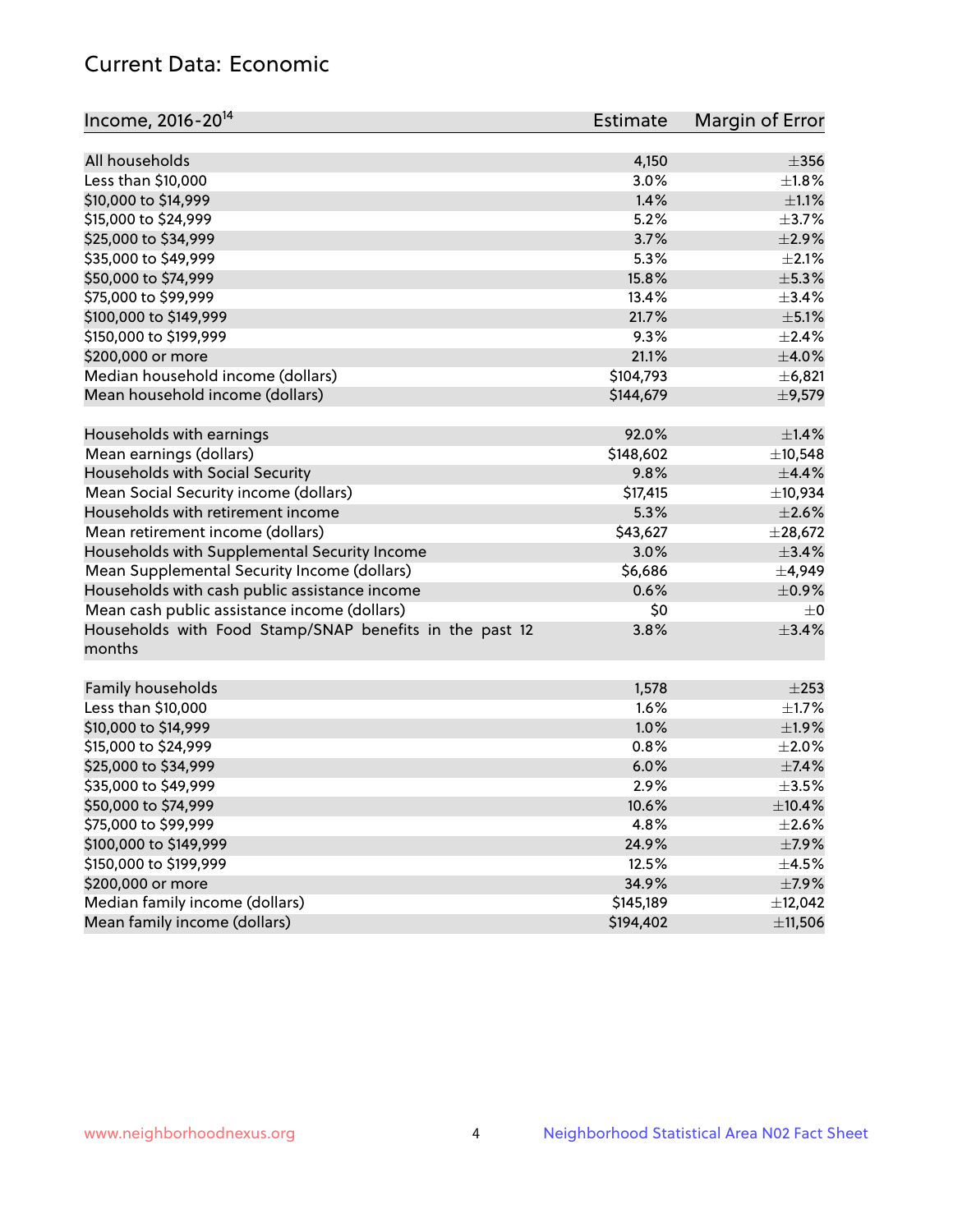# Current Data: Economic, continued...

| Income, 2016-20, continued <sup>15</sup>                                                   | <b>Estimate</b> | Margin of Error        |
|--------------------------------------------------------------------------------------------|-----------------|------------------------|
|                                                                                            |                 |                        |
| Nonfamily households                                                                       | 2,572           | $\pm$ 325              |
| Median nonfamily income (dollars)                                                          | \$86,061        | ± 5,159                |
| Mean nonfamily income (dollars)                                                            | \$109,920       | ±13,404                |
| Median earnings for workers (dollars)                                                      | \$68,417        | ±3,640                 |
| Median earnings for male full-time, year-round workers<br>(dollars)                        | \$96,549        | ±5,444                 |
| Median earnings for female full-time, year-round workers<br>(dollars)                      | \$71,599        | ±5,769                 |
| Per capita income (dollars)                                                                | \$81,200        | $\pm$ 5,160            |
| Families Below Poverty Level, 2016-20 <sup>16</sup>                                        | <b>Estimate</b> | <b>Margin of Error</b> |
|                                                                                            |                 |                        |
| <b>All Families</b>                                                                        | 1,578           | $\pm 253$              |
| Percent below poverty                                                                      | 2.6%            | $\pm$ 2.2%             |
| Families with related children under 18 years                                              | 529             | $\pm$ 174              |
| Percent below poverty                                                                      | 2.8%            | $\pm$ 8.2%             |
| Families with related children under 5 years only                                          | 202             | $\pm$ 136              |
| Percent below poverty                                                                      | 7.4%            | $\pm 21.1\%$           |
| Married couple families                                                                    | 1,407           | $\pm$ 249              |
| Percent below poverty                                                                      | 1.4%            | $\pm 2.1\%$            |
| Married couple families with related children under 18 years                               | 441             | $\pm$ 153              |
| Percent below poverty                                                                      | 3.4%            | $\pm$ 6.5%             |
| Married couple families with related children under 5 years                                | 178             | $\pm$ 125              |
| Percent below poverty                                                                      | 8.4%            | ±15.4%                 |
|                                                                                            |                 |                        |
| Families with female householder, no spouse present                                        | 88              | $\pm$ 59               |
| Percent below poverty                                                                      | 0.0%            | ±26.1%                 |
| Families with female householder, no spouse present with                                   | 33              | $\pm 46$               |
| related children under 18 years                                                            |                 |                        |
| Percent below poverty                                                                      | 0.0%            | ±69.5%                 |
| Families with female householder, no spouse present with<br>related children under 5 years | 21              | $\pm$ 42               |
| Percent below poverty                                                                      | 0.0%            | ±109.1%                |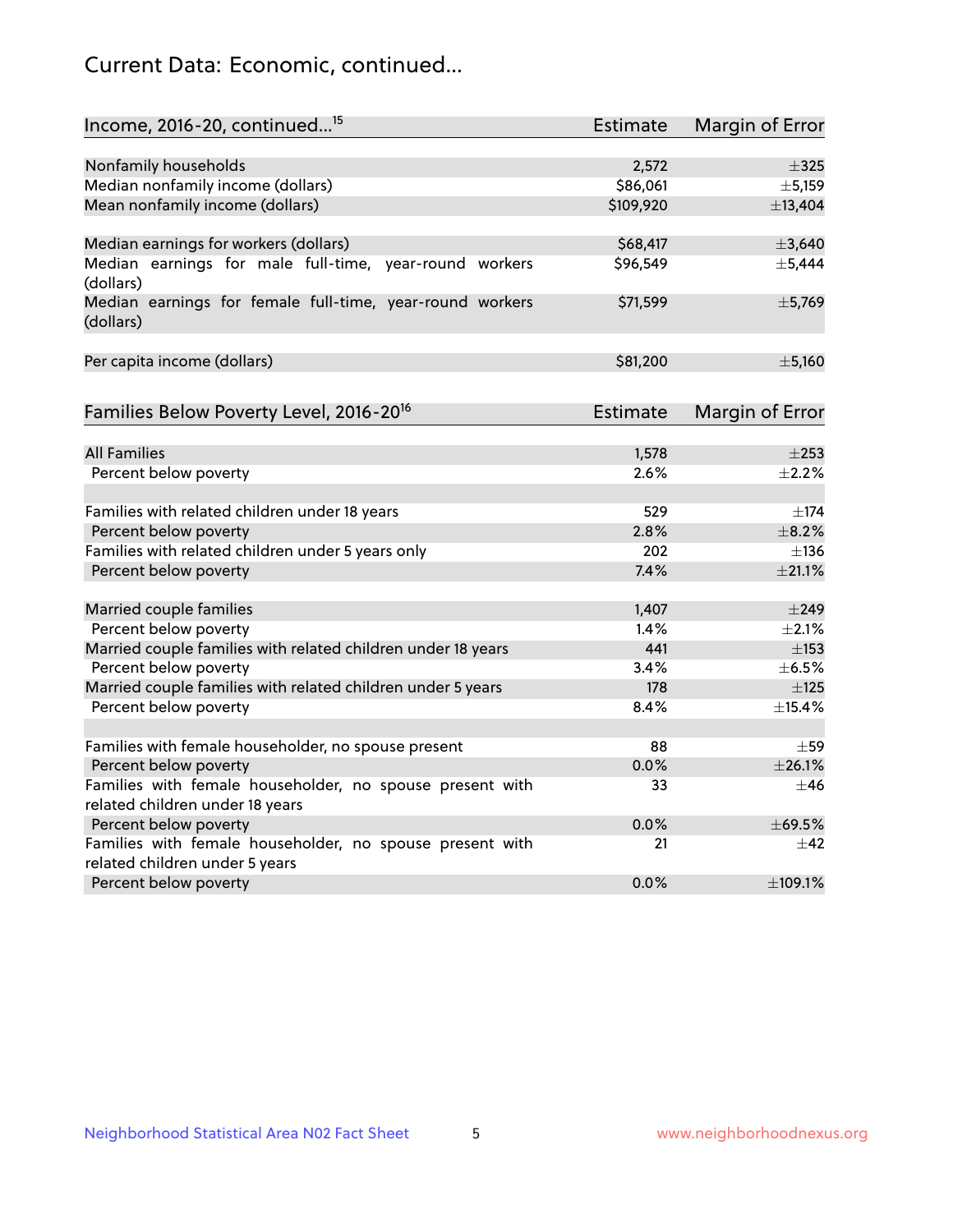# Current Data: Economic, continued...

| People Below Poverty Level, 2016-20 <sup>17</sup> | <b>Estimate</b> | Margin of Error |
|---------------------------------------------------|-----------------|-----------------|
|                                                   |                 |                 |
| Total population                                  | 7,596           | $\pm 683$       |
| Percent below poverty                             | 5.2%            | $\pm 2.0\%$     |
| Population under 18 years                         | 703             | $+231$          |
| Percent below poverty                             | 5.1%            | ±12.4%          |
| Population 18 years and over                      | 6,893           | $\pm 603$       |
| Percent below poverty                             | 5.2%            | $\pm 2.0\%$     |
| Population 18 to 64 years                         | 6,215           | $\pm$ 536       |
| Percent below poverty                             | 5.1%            | $+2.1%$         |
| Population 65 years and over                      | 679             | $\pm 277$       |
| Percent below poverty                             | 5.8%            | $+7.1%$         |

| Poverty by Race/Ethnicity, 2016-20 <sup>18</sup><br><b>Estimate</b> |       | Margin of Error |  |
|---------------------------------------------------------------------|-------|-----------------|--|
|                                                                     |       |                 |  |
| Non-Hispanic White population                                       | 5,876 | $\pm 615$       |  |
| Percent below poverty                                               | 3.2%  | $\pm 1.5\%$     |  |
| <b>Black population</b>                                             | 662   | $\pm 262$       |  |
| Percent below poverty                                               | 15.5% | $\pm$ 7.6%      |  |
| Asian population                                                    | 613   | $\pm$ 304       |  |
| Percent below poverty                                               | 6.7%  | $\pm$ 9.6%      |  |
| Hispanic or Latino population                                       | 242   | ±108            |  |
| Percent below poverty                                               | 11.9% | ±11.7%          |  |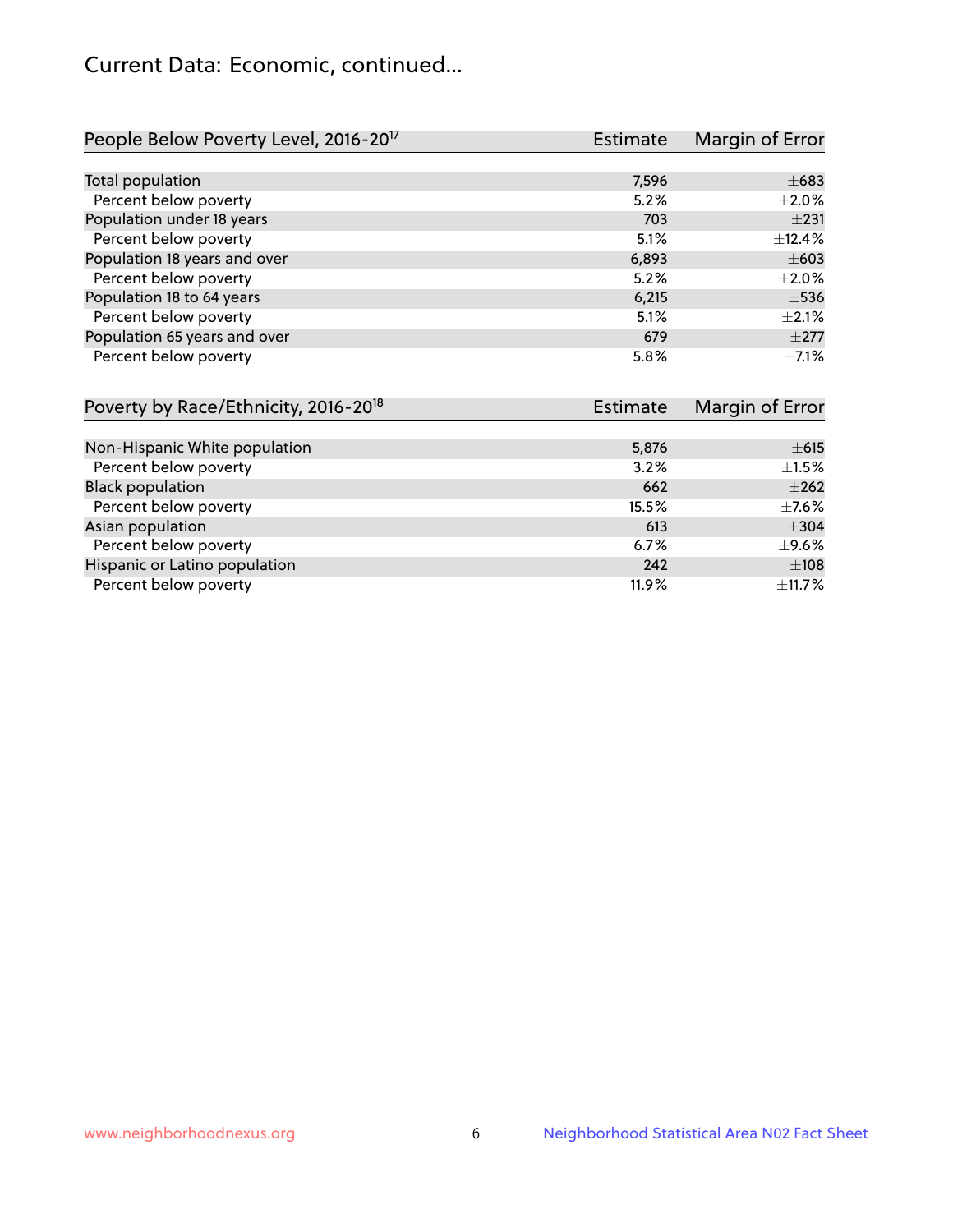# Current Data: Employment

| Employment Status, 2016-20 <sup>19</sup>                                    | <b>Estimate</b> | Margin of Error |
|-----------------------------------------------------------------------------|-----------------|-----------------|
|                                                                             |                 |                 |
| Population 16 years and over                                                | 6,982           | $\pm 631$       |
| In labor force                                                              | 84.6%           | $\pm 2.2\%$     |
| Civilian labor force                                                        | 84.4%           | $\pm 2.2\%$     |
| Employed                                                                    | 83.6%           | $\pm 2.4\%$     |
| Unemployed                                                                  | 0.8%            | $\pm1.7\%$      |
| <b>Armed Forces</b>                                                         | 0.1%            | $\pm1.5\%$      |
| Not in labor force                                                          | 15.4%           | $\pm$ 3.9%      |
| Civilian labor force                                                        | 5,896           | $\pm$ 555       |
| <b>Unemployment Rate</b>                                                    | 1.0%            | $\pm 2.1\%$     |
| Females 16 years and over                                                   | 3,371           | $\pm$ 358       |
| In labor force                                                              | 84.3%           | $\pm$ 6.6%      |
| Civilian labor force                                                        | 84.0%           | ±6.7%           |
| Employed                                                                    | 83.2%           | ±6.7%           |
|                                                                             |                 |                 |
| Own children of the householder under 6 years                               | 319             | $\pm$ 159       |
| All parents in family in labor force                                        | 85.6%           | ±29.9%          |
|                                                                             |                 |                 |
| Own children of the householder 6 to 17 years                               | 377             | ±136            |
| All parents in family in labor force                                        | 67.5%           | ±28.9%          |
|                                                                             |                 |                 |
| Industry, 2016-20 <sup>20</sup>                                             | <b>Estimate</b> | Margin of Error |
|                                                                             |                 |                 |
| Civilian employed population 16 years and over                              | 5,839           | $\pm$ 553       |
| Agriculture, forestry, fishing and hunting, and mining                      | 0.0%            | $\pm$ 0.6%      |
| Construction                                                                | 3.9%            | $\pm$ 3.4%      |
| Manufacturing                                                               | 4.5%            | $\pm 1.6\%$     |
| Wholesale trade                                                             | 1.6%            | $\pm 1.1\%$     |
| Retail trade                                                                | 6.1%            | $\pm 2.1\%$     |
| Transportation and warehousing, and utilities                               | 3.6%            | $\pm 1.5\%$     |
| Information                                                                 | 5.0%            | ±1.9%           |
| Finance and insurance, and real estate and rental and leasing               | 7.3%            | $\pm 1.9\%$     |
| Professional, scientific, and management, and administrative                | 24.5%           | $\pm$ 3.5%      |
| and waste management services                                               |                 |                 |
| Educational services, and health care and social assistance                 | 22.4%           | $\pm 4.0\%$     |
| Arts, entertainment, and recreation, and accommodation and<br>food services | 12.8%           | $\pm$ 3.7%      |
| Other services, except public administration                                | 4.6%            | $\pm 2.0\%$     |
| Public administration                                                       | 3.7%            | $\pm$ 1.7%      |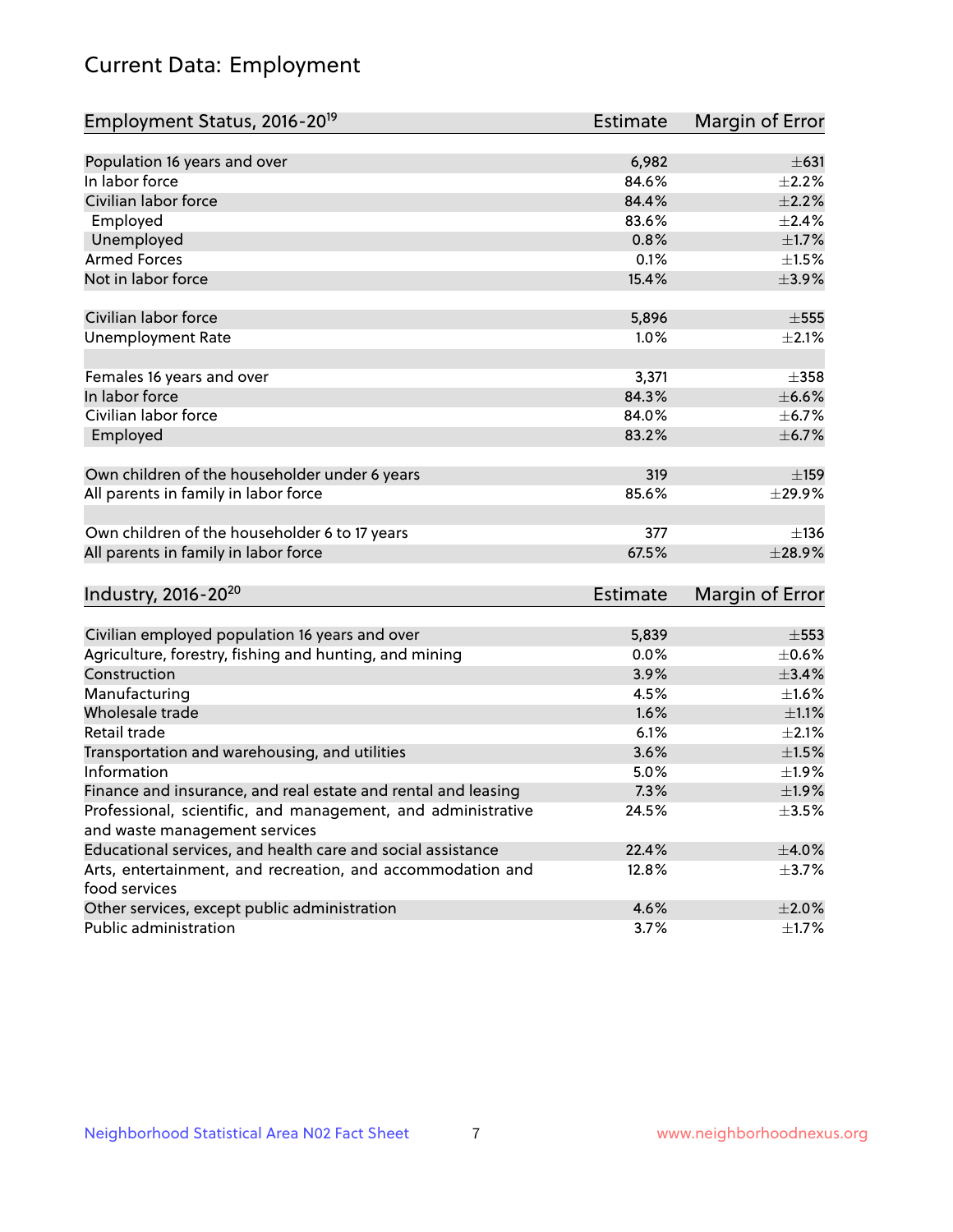# Current Data: Employment, continued...

| Occupation, 2016-20 <sup>21</sup>                                                                                | <b>Estimate</b> | Margin of Error |
|------------------------------------------------------------------------------------------------------------------|-----------------|-----------------|
| Civilian employed population 16 years and over                                                                   | 5,839           | $\pm$ 553       |
| Management, business, science, and arts occupations                                                              | 80.3%           | ±2.0%           |
| Service occupations                                                                                              | 7.0%            | $\pm 2.5\%$     |
| Sales and office occupations                                                                                     | 9.3%            | $\pm 2.6\%$     |
| Natural resources, construction, and maintenance occupations                                                     | 1.1%            | $\pm$ 0.9%      |
| Production, transportation, and material moving occupations                                                      | 2.4%            | $\pm$ 1.2%      |
| Class of Worker, 2016-20 <sup>22</sup>                                                                           | Estimate        | Margin of Error |
| Civilian employed population 16 years and over                                                                   | 5,839           | $\pm$ 553       |
| Private wage and salary workers                                                                                  | 82.3%           | $\pm 2.9\%$     |
| Government workers                                                                                               | 11.0%           | $\pm 2.9\%$     |
| Self-employed in own not incorporated business workers                                                           | 5.8%            | $\pm 2.3\%$     |
| Unpaid family workers                                                                                            | 1.0%            | ±1.9%           |
| Job Flows, 2019 <sup>23</sup>                                                                                    |                 | 2019            |
|                                                                                                                  |                 |                 |
| Total Jobs in Neighborhood Statistical Area                                                                      |                 | 4,509           |
| Held by residents of Neighborhood Statistical Area                                                               |                 | 4.1%            |
| Held by non-residents of Neighborhood Statistical Area                                                           |                 | 95.9%           |
| Jobs by Industry Sector, 2019 <sup>24</sup>                                                                      |                 | 2019            |
| Total Jobs in Neighborhood Statistical Area                                                                      |                 | 4,509           |
| <b>Goods Producing sectors</b>                                                                                   |                 | 8.3%            |
| Trade, Transportation, and Utilities sectors                                                                     |                 | 14.9%           |
| All Other Services sectors                                                                                       |                 | 76.8%           |
| Total Jobs in Neighborhood Statistical<br>held<br>by<br>Area<br>Neighborhood Statistical Area residents          |                 | 185             |
| <b>Goods Producing sectors</b>                                                                                   |                 | 10.3%           |
| Trade, Transportation, and Utilities sectors                                                                     |                 | 5.9%            |
| All Other Services sectors                                                                                       |                 | 83.8%           |
| Jobs by Earnings, 2019 <sup>25</sup>                                                                             |                 | 2019            |
| Total Jobs in Neighborhood Statistical Area                                                                      |                 | 4,509           |
| Jobs with earnings \$1250/month or less                                                                          |                 | 30.7%           |
| Jobs with earnings \$1251/month to \$3333/month                                                                  |                 | 38.7%           |
| Jobs with earnings greater than \$3333/month                                                                     |                 | 30.5%           |
| Neighborhood Statistical<br>Jobs<br>in<br>held<br>by<br>Total<br>Area<br>Neighborhood Statistical Area residents |                 | 185             |
| Jobs with earnings \$1250/month or less                                                                          |                 | 20.0%           |
| Jobs with earnings \$1251/month to \$3333/month                                                                  |                 | 37.8%           |
| Jobs with earnings greater than \$3333/month                                                                     |                 | 42.2%           |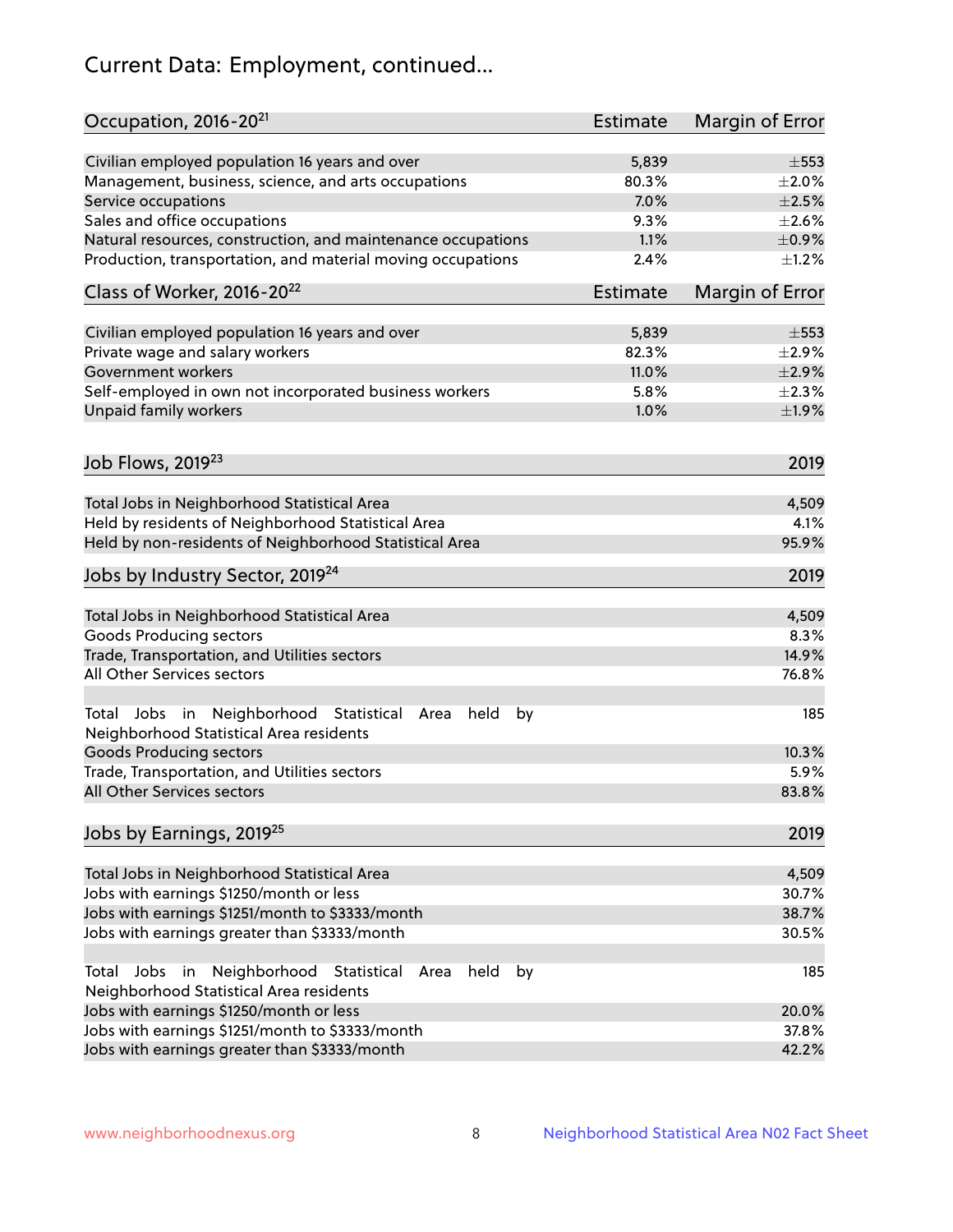# Current Data: Employment, continued...

| Jobs by Age of Worker, 2019 <sup>26</sup>                                                      | 2019  |
|------------------------------------------------------------------------------------------------|-------|
|                                                                                                |       |
| Total Jobs in Neighborhood Statistical Area                                                    | 4,509 |
| Jobs with workers age 29 or younger                                                            | 38.8% |
| Jobs with workers age 30 to 54                                                                 | 49.9% |
| Jobs with workers age 55 or older                                                              | 11.4% |
|                                                                                                |       |
| Total Jobs in Neighborhood Statistical Area held by<br>Neighborhood Statistical Area residents | 185   |
| Jobs with workers age 29 or younger                                                            | 25.4% |
| Jobs with workers age 30 to 54                                                                 | 51.9% |
| Jobs with workers age 55 or older                                                              | 22.7% |

### Current Data: Education

| School Enrollment, 2016-20 <sup>27</sup>       | Estimate | Margin of Error |
|------------------------------------------------|----------|-----------------|
|                                                |          |                 |
| Population 3 years and over enrolled in school | 1,121    | $\pm 248$       |
| Nursery school, preschool                      | 4.3%     | $+4.5%$         |
| Kindergarten                                   | 0.5%     | $\pm 2.3\%$     |
| Elementary school (grades 1-8)                 | 20.5%    | $\pm$ 8.4%      |
| High school (grades 9-12)                      | 17.7%    | $\pm$ 6.7%      |
| College or graduate school                     | 56.9%    | ±16.1%          |

| Educational Attainment, 2016-20 <sup>28</sup> | <b>Estimate</b> | Margin of Error |
|-----------------------------------------------|-----------------|-----------------|
|                                               |                 |                 |
| Population 25 years and over                  | 6,312           | $\pm$ 565       |
| Less than 9th grade                           | 0.8%            | $+1.2%$         |
| 9th to 12th grade, no diploma                 | 0.6%            | $\pm 1.1\%$     |
| High school graduate (includes equivalency)   | 4.3%            | $\pm 1.9\%$     |
| Some college, no degree                       | 8.8%            | $\pm$ 3.4%      |
| Associate's degree                            | 2.0%            | $\pm 1.1\%$     |
| Bachelor's degree                             | 44.4%           | $\pm$ 4.4%      |
| Graduate or professional degree               | 39.1%           | $\pm$ 4.6%      |
|                                               |                 |                 |
| Percent high school graduate or higher        | 98.6%           | $\pm 2.9\%$     |
| Percent bachelor's degree or higher           | 83.5%           | $\pm$ 3.7%      |
|                                               |                 |                 |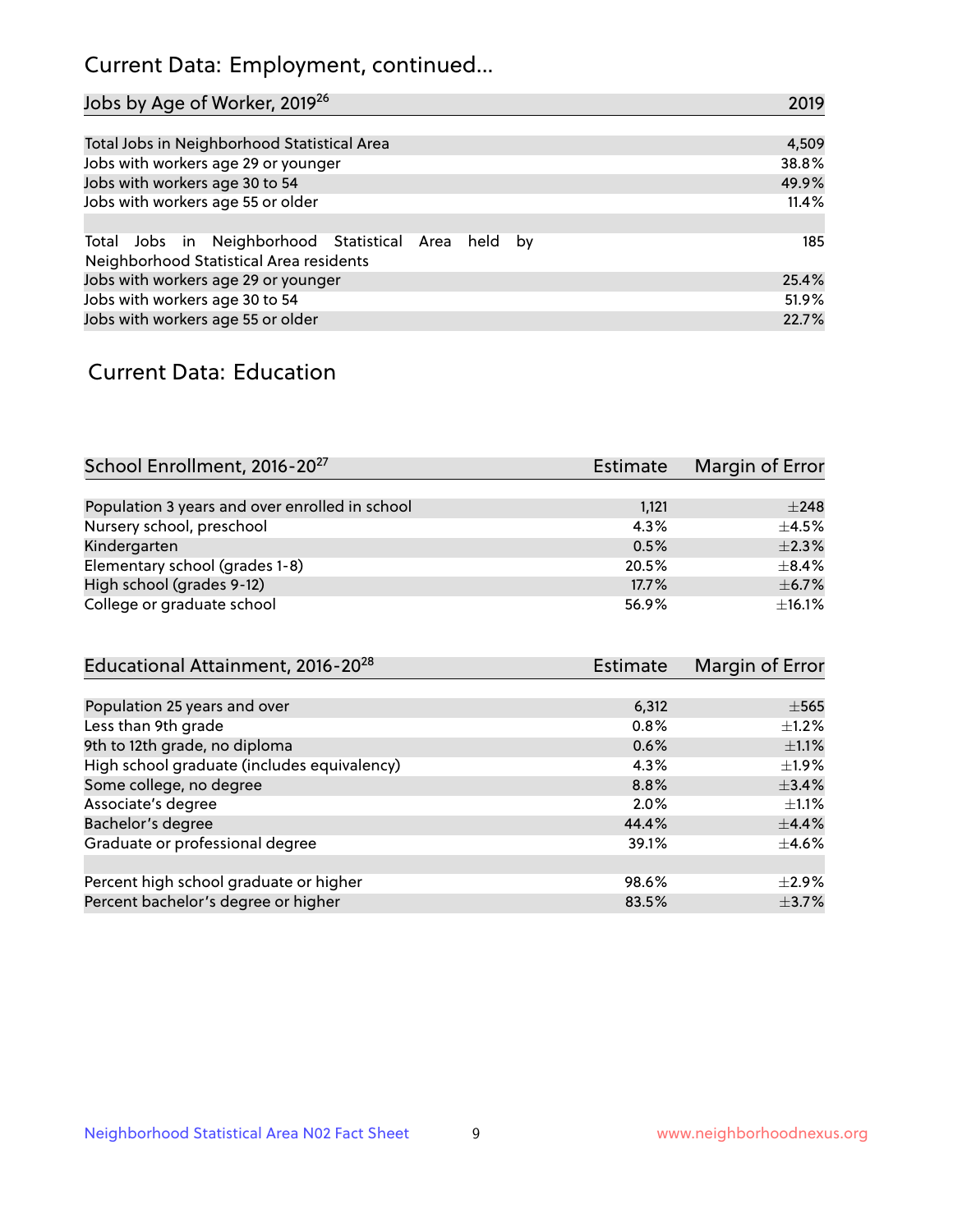# Current Data: Housing

| Households by Type, 2016-20 <sup>29</sup>            | <b>Estimate</b> | Margin of Error |
|------------------------------------------------------|-----------------|-----------------|
|                                                      |                 |                 |
| Total households                                     | 4,150           | $\pm 356$       |
| Family households (families)                         | 38.0%           | $\pm$ 5.1%      |
| With own children under 18 years                     | 12.5%           | $\pm$ 4.0%      |
| Married-couple family                                | 33.9%           | $\pm$ 5.3%      |
| With own children of the householder under 18 years  | 10.6%           | $\pm 3.6\%$     |
| Male householder, no spouse present, family          | 2.0%            | ±1.7%           |
| With own children of the householder under 18 years  | 1.3%            | $\pm1.6\%$      |
| Female householder, no spouse present, family        | 2.1%            | $\pm 1.3\%$     |
| With own children of the householder under 18 years  | 0.5%            | ±0.8%           |
| Nonfamily households                                 | 62.0%           | $\pm$ 5.7%      |
| Householder living alone                             | 47.0%           | ±5.8%           |
| 65 years and over                                    | 5.7%            | $\pm$ 4.0%      |
|                                                      |                 |                 |
| Households with one or more people under 18 years    | 12.8%           | $\pm$ 3.8%      |
| Households with one or more people 65 years and over | 12.7%           | $\pm$ 5.5%      |
|                                                      |                 |                 |
| Average household size                               | 1.82            | $\pm$ 0.05      |
| Average family size                                  | 2.58            | $\pm$ 0.08      |
| Housing Occupancy, 2016-20 <sup>30</sup>             | <b>Estimate</b> | Margin of Error |
|                                                      | 4,661           | $\pm$ 328       |
| Total housing units                                  | 89.0%           |                 |
| Occupied housing units                               |                 | $\pm$ 4.4%      |
| Vacant housing units                                 | 11.0%           | $\pm$ 3.5%      |
| Homeowner vacancy rate                               | 0.6             | ±1.4            |
| Rental vacancy rate                                  | 2.5             | $+2.4$          |
| Units in Structure, 2016-20 <sup>31</sup>            | Estimate        | Margin of Error |
|                                                      |                 |                 |
| Total housing units                                  | 4,661           | $\pm$ 328       |
| 1-unit, detached                                     | 21.4%           | $\pm$ 3.2%      |
| 1-unit, attached                                     | 6.5%            | $\pm 2.0\%$     |
| 2 units                                              | 2.8%            | $\pm$ 1.4%      |
| 3 or 4 units                                         | 6.7%            | $\pm 2.6\%$     |
| 5 to 9 units                                         | 5.5%            | $\pm 2.2\%$     |
| 10 to 19 units                                       | 7.7%            | $\pm 2.5\%$     |
| 20 or more units                                     | 49.3%           | $\pm$ 6.7%      |
| Mobile home                                          | 0.0%            | $\pm$ 0.5%      |
| Boat, RV, van, etc.                                  | $0.0\%$         | $\pm$ 0.5%      |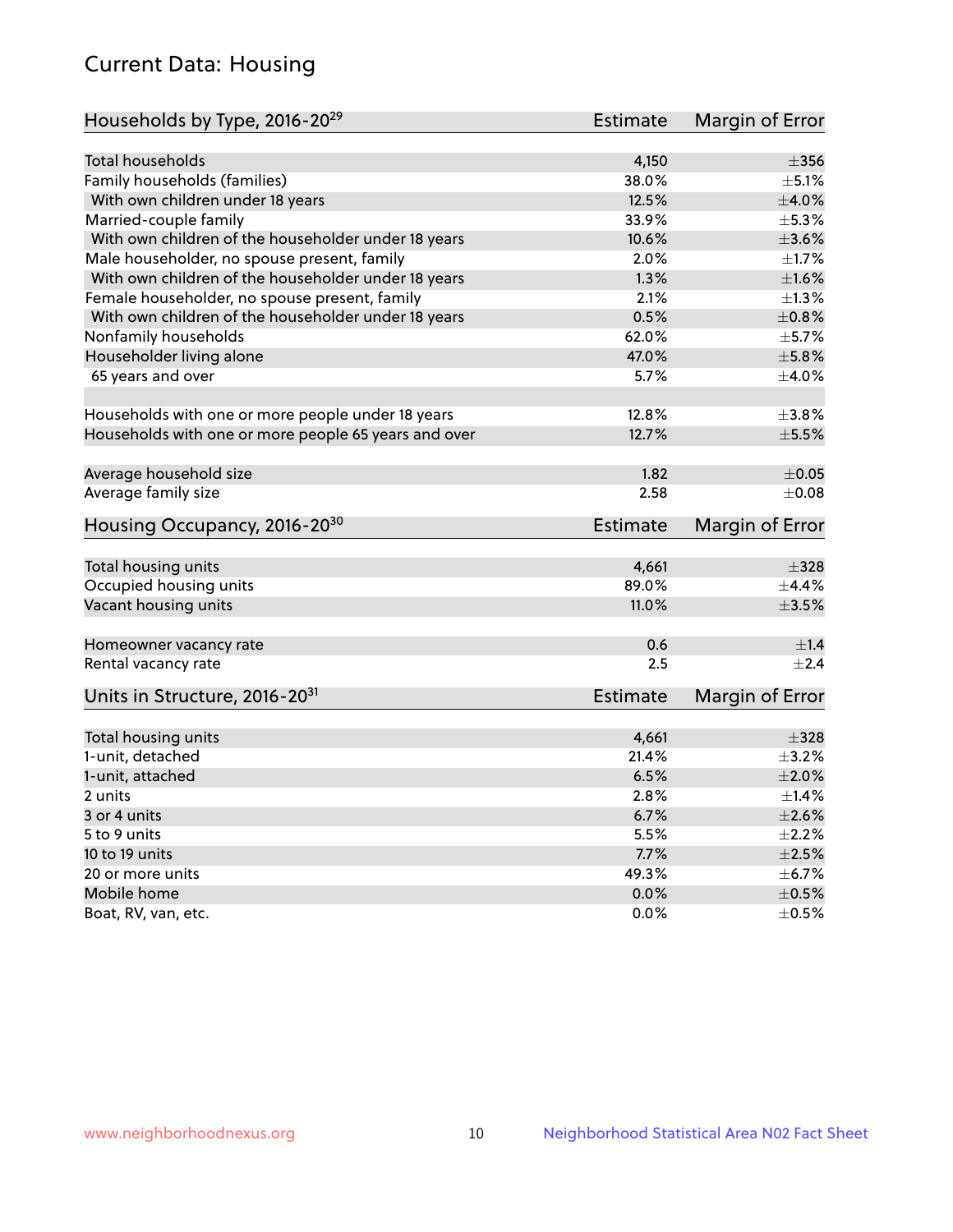# Current Data: Housing, continued...

| Year Structure Built, 2016-20 <sup>32</sup>    | Estimate        | <b>Margin of Error</b> |
|------------------------------------------------|-----------------|------------------------|
| Total housing units                            | 4,661           | $\pm$ 328              |
| Built 2014 or later                            | 14.5%           | ±4.2%                  |
| Built 2010 to 2013                             | 1.9%            | $\pm 1.1\%$            |
| Built 2000 to 2009                             | 20.3%           | ±3.3%                  |
| Built 1990 to 1999                             | 8.0%            | $\pm 2.8\%$            |
| Built 1980 to 1989                             | 2.7%            | $\pm1.5\%$             |
| Built 1970 to 1979                             | 1.2%            | $\pm$ 0.9%             |
| Built 1960 to 1969                             | 4.4%            | $\pm 2.5\%$            |
| Built 1950 to 1959                             | 4.7%            | $\pm 2.3\%$            |
| Built 1940 to 1949                             | 3.5%            | $\pm 2.0\%$            |
| Built 1939 or earlier                          | 38.9%           | $\pm$ 5.6%             |
| Housing Tenure, 2016-2033                      | Estimate        | Margin of Error        |
| Occupied housing units                         | 4,150           | $\pm 356$              |
| Owner-occupied                                 | 40.6%           | $\pm$ 3.4%             |
| Renter-occupied                                | 59.4%           | $\pm$ 5.9%             |
| Average household size of owner-occupied unit  | 2.10            | $\pm$ 0.11             |
| Average household size of renter-occupied unit | 1.63            | $\pm$ 0.10             |
| Residence 1 Year Ago, 2016-20 <sup>34</sup>    | <b>Estimate</b> | <b>Margin of Error</b> |
| Population 1 year and over                     | 7,504           | $\pm 681$              |
| Same house                                     | 79.4%           | $\pm$ 5.6%             |
| Different house in the U.S.                    | 19.6%           | $\pm$ 3.7%             |
| Same county                                    | 9.8%            | $\pm 2.9\%$            |
| Different county                               | 9.8%            | $\pm 2.6\%$            |
| Same state                                     | 3.9%            | $\pm$ 1.4%             |
| Different state                                | 5.8%            | $\pm 2.3\%$            |
| Abroad                                         | 1.0%            | $\pm$ 0.9%             |
| Value of Housing Unit, 2016-20 <sup>35</sup>   | <b>Estimate</b> | Margin of Error        |
| Owner-occupied units                           | 1,686           | ±201                   |
| Less than \$50,000                             | 0.0%            | $\pm$ 3.9%             |
| \$50,000 to \$99,999                           | 0.0%            | $\pm 3.0\%$            |
| \$100,000 to \$149,999                         | 0.9%            | $\pm 2.2\%$            |
| \$150,000 to \$199,999                         | 4.8%            | $\pm 3.0\%$            |
| \$200,000 to \$299,999                         | 14.9%           | $\pm$ 5.9%             |
| \$300,000 to \$499,999                         | 20.5%           | $\pm$ 7.7%             |
| \$500,000 to \$999,999                         | 50.3%           | $\pm$ 7.5%             |
| \$1,000,000 or more                            | 8.6%            | $\pm$ 5.5%             |
| Mortgage Status, 2016-20 <sup>36</sup>         | <b>Estimate</b> | Margin of Error        |
| Owner-occupied units                           | 1,686           | $\pm 201$              |
| Housing units with a mortgage                  | 85.7%           | $\pm$ 6.0%             |
|                                                |                 |                        |

Neighborhood Statistical Area N02 Fact Sheet 11 11 www.neighborhoodnexus.org

Housing units without a mortgage  $\pm 4.5\%$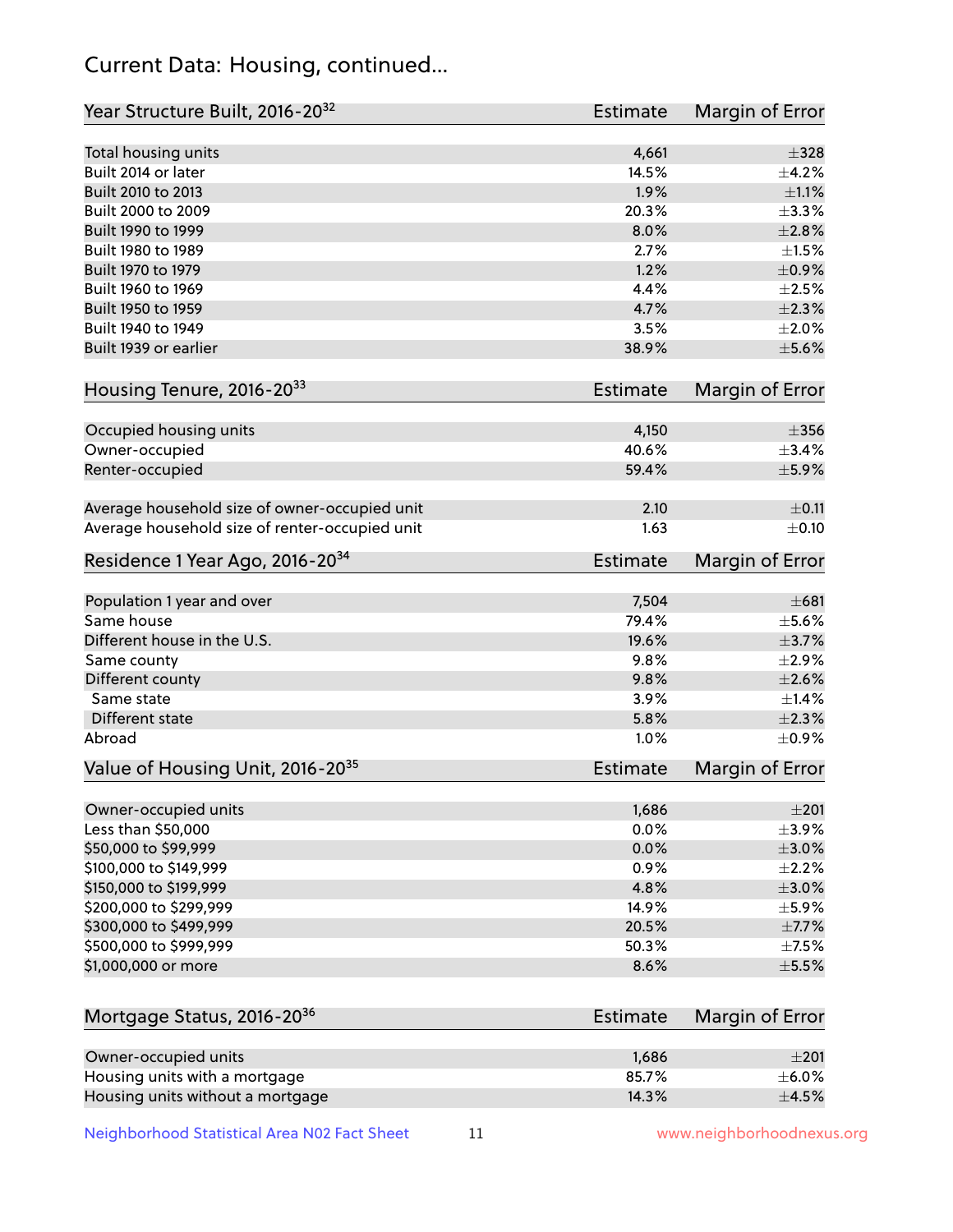# Current Data: Housing, continued...

| Selected Monthly Owner Costs, 2016-20 <sup>37</sup> | <b>Estimate</b> | Margin of Error |
|-----------------------------------------------------|-----------------|-----------------|
|                                                     |                 |                 |
| Housing units with a mortgage                       | 1,445           | $\pm 200$       |
| Less than \$300                                     | 0.0%            | $\pm 2.2\%$     |
| \$300 to \$499                                      | 0.0%            | $\pm 2.2\%$     |
| \$500 to \$999                                      | 1.5%            | $\pm$ 3.7%      |
| \$1,000 to \$1,499                                  | 10.3%           | $\pm$ 6.9%      |
| \$1,500 to \$1,999                                  | 17.3%           | $\pm$ 7.1%      |
| \$2,000 to \$2,999                                  | 31.3%           | $\pm$ 5.9%      |
| \$3,000 or more                                     | 39.6%           | $\pm$ 9.1%      |
|                                                     |                 |                 |
| Median (dollars)                                    | \$2,655         | ±162            |
|                                                     |                 |                 |
| Housing units without a mortgage                    | 241             | $\pm$ 81        |
| Less than \$150                                     | 0.0%            | ±13.5%          |
| \$150 to \$249                                      | 1.2%            | ±14.2%          |
| \$250 to \$349                                      | 0.0%            | ±13.5%          |
| \$350 to \$499                                      | 1.5%            | ±14.1%          |
| \$500 to \$699                                      | 18.0%           | ±16.9%          |
| \$700 or more                                       | 79.4%           | ±26.2%          |
|                                                     |                 |                 |
| Median (dollars)                                    | \$1,050         | ±129            |

| Selected Monthly Owner Costs as a Percentage of | <b>Estimate</b> | Margin of Error |
|-------------------------------------------------|-----------------|-----------------|
| Household Income, 2016-20 <sup>38</sup>         |                 |                 |
|                                                 |                 |                 |
| Housing units with a mortgage <sup>39</sup>     | 1,408           | $\pm 245$       |
| Less than 20.0 percent                          | 58.6%           | $\pm$ 9.9%      |
| 20.0 to 24.9 percent                            | 13.2%           | $\pm$ 4.1%      |
| 25.0 to 29.9 percent                            | 9.4%            | $\pm$ 4.7%      |
| 30.0 to 34.9 percent                            | 4.9%            | $\pm$ 3.3%      |
| 35.0 percent or more                            | 14.0%           | $\pm$ 6.0%      |
|                                                 |                 |                 |
| Housing units without a mortgage <sup>40</sup>  | 236             | $\pm$ 99        |
| Less than 10.0 percent                          | 29.7%           | $\pm$ 16.7%     |
| 10.0 to 14.9 percent                            | 41.4%           | $\pm$ 12.1%     |
| 15.0 to 19.9 percent                            | 9.1%            | $\pm$ 9.3%      |
| 20.0 to 24.9 percent                            | $7.2\%$         | $\pm$ 9.3%      |
| 25.0 to 29.9 percent                            | $0.0\%$         | $\pm$ 9.8%      |
| 30.0 to 34.9 percent                            | 10.5%           | $\pm$ 15.9%     |
| 35.0 percent or more                            | $2.0\%$         | $\pm$ 17.7%     |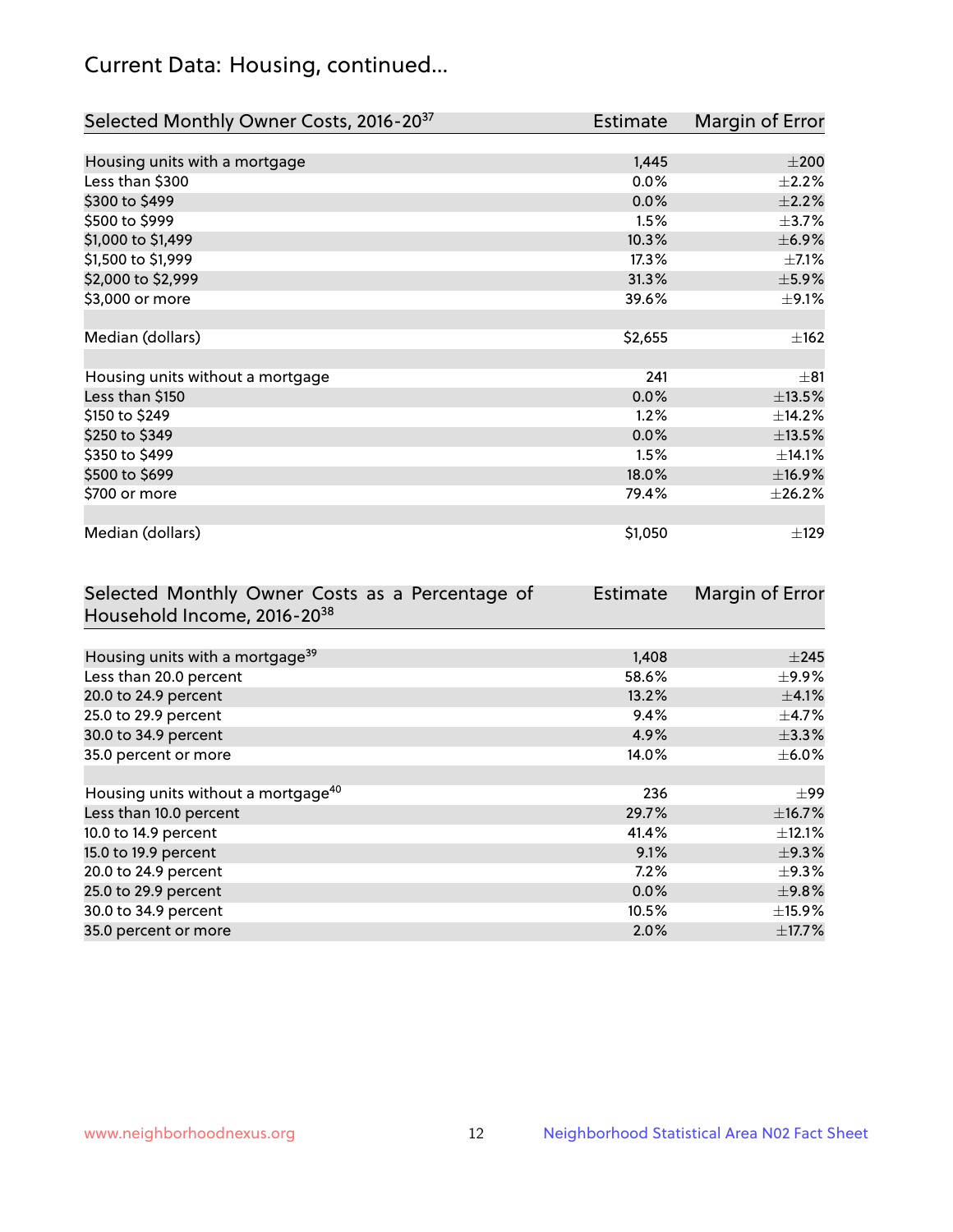# Current Data: Housing, continued...

| Gross Rent, 2016-20 <sup>41</sup>                                   | <b>Estimate</b> | Margin of Error |
|---------------------------------------------------------------------|-----------------|-----------------|
|                                                                     |                 |                 |
| Occupied units paying rent                                          | 2,440           | $\pm$ 325       |
| Less than \$200                                                     | 1.1%            | $\pm1.8\%$      |
| \$200 to \$499                                                      | 2.0%            | $\pm 2.9\%$     |
| \$500 to \$749                                                      | 0.7%            | $\pm 2.2\%$     |
| \$750 to \$999                                                      | 8.2%            | ±4.3%           |
| \$1,000 to \$1,499                                                  | 36.5%           | $\pm$ 9.2%      |
| \$1,500 to \$1,999                                                  | 36.0%           | $\pm$ 5.6%      |
| \$2,000 or more                                                     | 15.4%           | $\pm$ 7.3%      |
| Median (dollars)                                                    | \$1,520         | $\pm 57$        |
|                                                                     |                 |                 |
| No rent paid                                                        | 24              | $\pm$ 30        |
| Gross Rent as a Percentage of Household Income,<br>$2016 - 20^{42}$ | <b>Estimate</b> | Margin of Error |
|                                                                     |                 |                 |
| Occupied units paying rent <sup>43</sup>                            | 2,439           | $\pm 400$       |
| Less than 15.0 percent                                              | 21.5%           | $\pm$ 6.9%      |
| 15.0 to 19.9 percent                                                | 18.6%           | $\pm$ 3.9%      |
| 20.0 to 24.9 percent                                                | 17.2%           | $\pm$ 5.6%      |
| 25.0 to 29.9 percent                                                | 11.3%           | $\pm 4.6\%$     |
| 30.0 to 34.9 percent                                                | 5.8%            | $\pm 2.6\%$     |
| 35.0 percent or more                                                | 25.5%           | $\pm$ 9.8%      |

# Current Data: Transportation

| Commuting to Work, 2016-20 <sup>44</sup>  | <b>Estimate</b> | Margin of Error |
|-------------------------------------------|-----------------|-----------------|
|                                           |                 |                 |
| Workers 16 years and over                 | 5,803           | $\pm$ 592       |
| Car, truck, or van - drove alone          | 63.1%           | $\pm 2.2\%$     |
| Car, truck, or van - carpooled            | 7.0%            | $\pm$ 5.3%      |
| Public transportation (excluding taxicab) | 5.7%            | $+2.1%$         |
| Walked                                    | 3.6%            | $\pm1.8\%$      |
| Other means                               | $7.6\%$         | $\pm$ 3.1%      |
| Worked at home                            | 13.0%           | $\pm 2.9\%$     |
|                                           |                 |                 |
| Mean travel time to work (minutes)        | 24.5            | $+2.2$          |

| Access to a Vehicle, 2016-20 <sup>45</sup> | Estimate | Margin of Error |
|--------------------------------------------|----------|-----------------|
|                                            |          |                 |
| Occupied housing units                     | 4.150    | $\pm$ 356       |
| No vehicles available                      | 6.2%     | $+2.5%$         |
| 1 vehicle available                        | 52.8%    | $\pm$ 6.7%      |
| 2 vehicles available                       | 34.4%    | $\pm$ 5.6%      |
| 3 or more vehicles available               | 6.6%     | $+2.6%$         |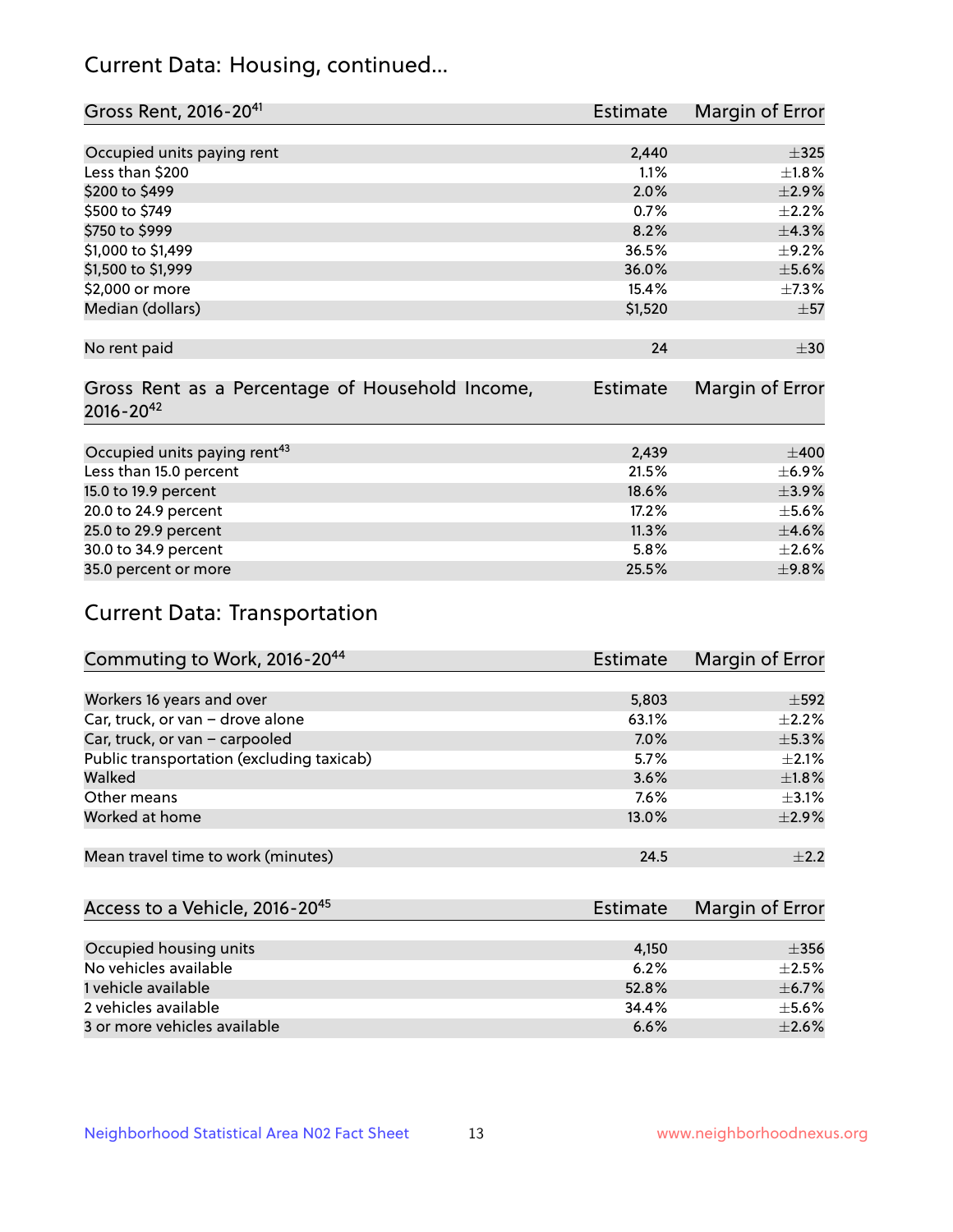# Current Data: Health

| Health Insurance coverage, 2016-2046                    | <b>Estimate</b> | <b>Margin of Error</b> |
|---------------------------------------------------------|-----------------|------------------------|
|                                                         |                 |                        |
| Civilian Noninstitutionalized Population                | 7,586           | $\pm 681$              |
| With health insurance coverage                          | 96.9%           | ±12.2%                 |
| With private health insurance coverage                  | 91.5%           | ±11.5%                 |
| With public health coverage                             | 11.3%           | $\pm$ 4.7%             |
| No health insurance coverage                            | 3.1%            | $\pm 2.6\%$            |
| Civilian Noninstitutionalized Population Under 19 years | 804             | $\pm$ 804              |
| No health insurance coverage                            | 0.0%            | $\pm$ 4.0%             |
|                                                         |                 |                        |
| Civilian Noninstitutionalized Population 19 to 64 years | 6,103           | $\pm$ 545              |
| In labor force:                                         | 5,543           | $\pm$ 507              |
| Employed:                                               | 5,491           | $\pm$ 503              |
| With health insurance coverage                          | 97.1%           | ±12.4%                 |
| With private health insurance coverage                  | 96.9%           | ±12.3%                 |
| With public coverage                                    | 0.4%            | $\pm$ 0.5%             |
| No health insurance coverage                            | 2.9%            | $\pm 3.0\%$            |
|                                                         |                 |                        |
| Unemployed:                                             | 52              | $\pm$ 503              |
| With health insurance coverage                          | 71.1%           | ±29.9%                 |
| With private health insurance coverage                  | 71.1%           | ±29.9%                 |
| With public coverage                                    | 26.0%           | ±63.6%                 |
| No health insurance coverage                            | 28.9%           | $\pm$ 50.0%            |
|                                                         |                 |                        |
| Not in labor force:                                     | 561             | $+182$                 |
| With health insurance coverage                          | 89.4%           | ±10.4%                 |
| With private health insurance coverage                  | 79.2%           | ±15.3%                 |
| With public coverage                                    | 10.1%           | $\pm$ 8.8%             |
| No health insurance coverage                            | 10.6%           | ±11.7%                 |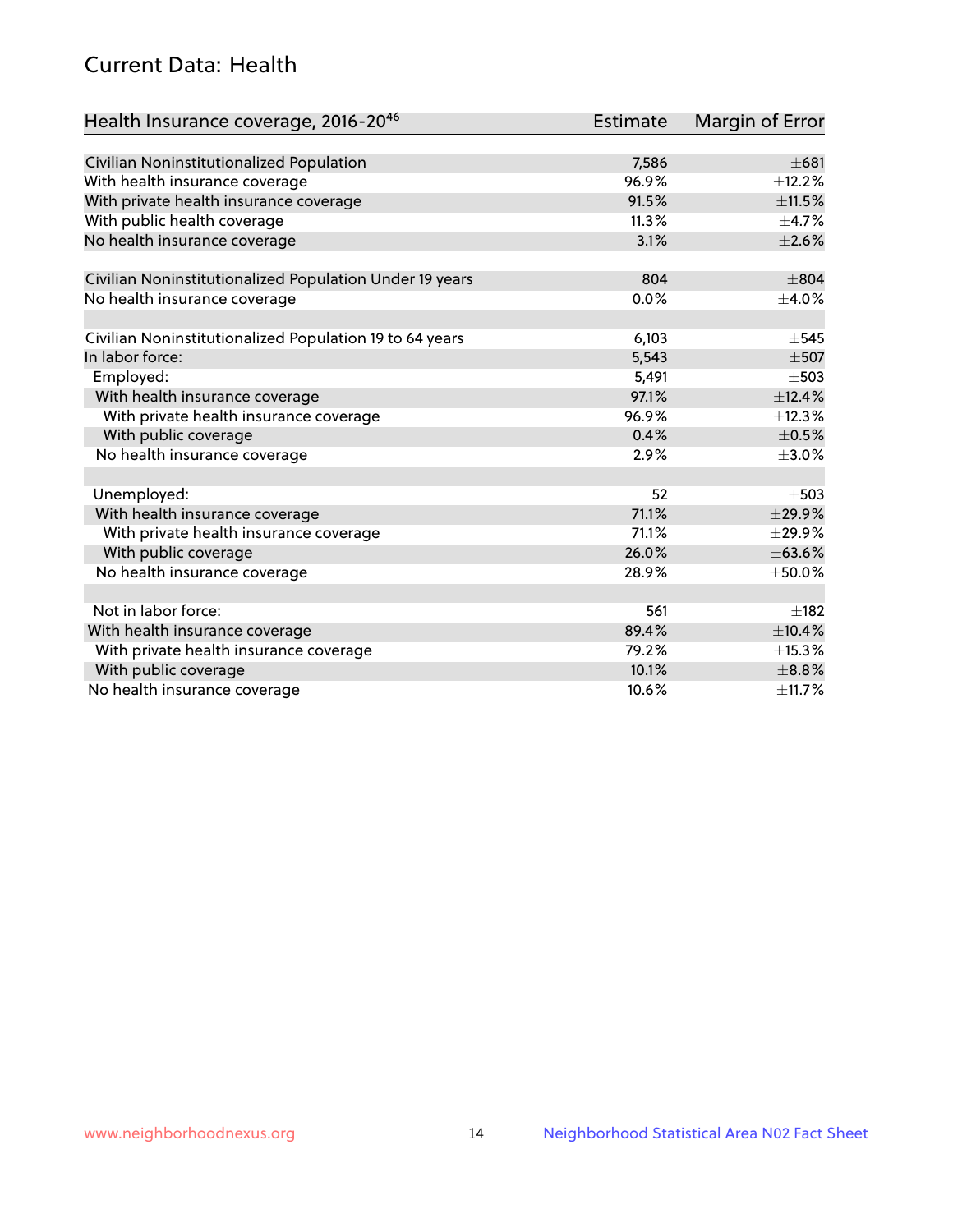#### Notes:

- 1. Source: U.S. Census Bureau, Decennial Census 2000, SF1 tables P8, P12; American Community Survey, tables B01001, B03002
- 2. This category includes Pacific Islanders, Native Americans and Alaska Natives, people who identify as some other race, and those who identify as bi/multi racial.
- 3. Source: U.S. Census Bureau, Decennial Census 2000, SF1 tables P15, P16, P18, P19; American Community Survey, tables B11001, B11005, B11003
- 4. Source: U.S. Census Bureau, Decennial Census 2000, SF3 table P37; American Community Survey, table B15002
- 5. Source: U.S. Census Bureau, Longitudinal Employer-Household Dynamics Residential Area Characteristics, Table JT01 (Primary Jobs); Workplace Area Characteristics, Table JT00 (All Jobs)
- 6. Source: U.S. Census Bureau, Decennial Census 2000, SF3 tables P52, P87; American Community Survey, tables B19001, B17001
- 7. Source: U.S. Census Bureau, Decennial Census 2000, SF1 tables H3, H4; American Community Survey, tables B25002, B25009
- 8. Source: U.S. Census Bureau, Decennial Census 2000, SF3 table H44; American Community Survey, tables B25044
- 9. Source: Atlanta Police Department, COBRA; U.S. Census Bureau, American Community Survey, table B01001
- 10. Source: U.S. Census Bureau, American Community Survey, table B01001
- 11. Source: U.S. Census Bureau, American Community Survey, table B03002
- 12. Source: U.S. Census Bureau, American Community Survey, table B05002
- 13. Source: U.S. Census Bureau, American Community Survey, table B05003
- 14. Source: U.S. Census Bureau, American Community Survey, tables B19001, B19025, B19051, B19061, B19055, B19065, B19059, B19069, B19056, B19066, B19057, B19067, B22001, B19101, B19127
- 15. Source: U.S. Census Bureau, American Community Survey, tables B19201, B19214, B20017, B19313
- 16. Source: U.S. Census Bureau, American Community Survey, table B17010
- 17. Source: U.S. Census Bureau, American Community Survey, tables B17001, B17006, B17021, B17007. Table totals may be lower than the total population, as they are based on the population for whom poverty status is determined.
- 18. Source: U.S. Census Bureau, American Community Survey, B17001H, B17001B, B17001D, B17001I. Table totals may be lower than the total population, as they are based on the population for whom poverty status is determined.
- 19. Source: U.S. Census Bureau, American Community Survey, tables B23001, B23008
- 20. Source: U.S. Census Bureau, American Community Survey, table C24030
- 21. Source: U.S. Census Bureau, American Community Survey, table C24010
- 22. Source: U.S. Census Bureau, American Community Survey, table B24080
- 23. Source: U.S. Census Bureau, Longitudinal Employer-Household Dynamics Origin-Destination Data, Tables JT00 Main and JT00 Aux
- 24. Source: U.S. Census Bureau, Longitudinal Employer-Household Dynamics Origin-Destination Data, Tables JT00 Main and JT00 Aux
- 25. Source: U.S. Census Bureau, Longitudinal Employer-Household Dynamics Origin-Destination Data, Tables JT00 Main and JT00 Aux
- 26. Source: U.S. Census Bureau, Longitudinal Employer-Household Dynamics Origin-Destination Data, Tables JT00 Main and JT00 Aux
- 27. Source: U.S. Census Bureau, American Community Survey, table B14001
- 28. Source: U.S. Census Bureau, American Community Survey, table B15002
- 29. Source: U.S. Census Bureau, American Community Survey, tables B11001, B11003, B11007, B11005, B09019
- 30. Source: U.S. Census Bureau, American Community Survey, tables B25002, B25003, B25004
- 31. Source: U.S. Census Bureau, American Community Survey, table B25024
- 32. Source: U.S. Census Bureau, American Community Survey, table B25034
- 33. Source: U.S. Census Bureau, American Community Survey, tables B25009, B25008, B25003
- 34. Source: U.S. Census Bureau, American Community Survey, table B07003
- 35. Source: U.S. Census Bureau, American Community Survey, table B25075. This value is self-reported and may differ from home values as determined by the County Tax Assessor.
- 36. Source: U.S. Census Bureau, American Community Survey, table B25081
- 37. Source: U.S. Census Bureau, American Community Survey, table B25087
- 38. Source: U.S. Census Bureau, American Community Survey, table B25091
- 39. Excludes units where Selected Monthly Owner Costs as a Percentage of Income cannot be computed.
- 40. Excludes units where Selected Monthly Owner Costs as a Percentage of Income cannot be computed.
- 41. Source: U.S. Census Bureau, American Community Survey, table B25063
- 42. Source: U.S. Census Bureau, American Community Survey, table B25070
- 43. Excludes units where Gross Rent as a Percentage of Income cannot be computed.
- 44. Source: U.S. Census Bureau, American Community Survey, tables B08101, B08013
- 45. Source: U.S. Census Bureau, American Community Survey, table B25044
- 46. Source: U.S. Census Bureau, American Community Survey, tables B18135, B27011

The dagger (†) symbol denotes values that cannot be computed.